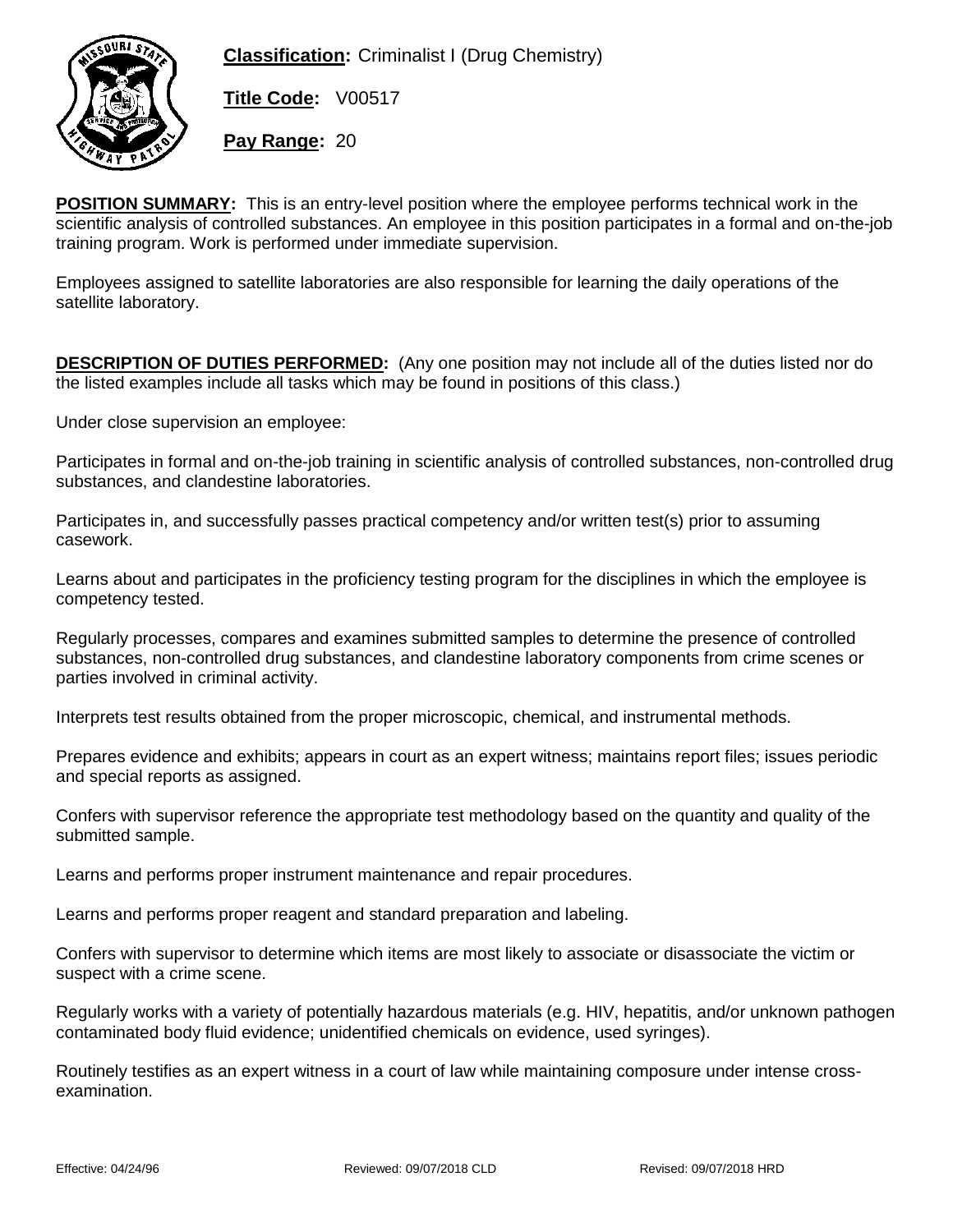## **Classification:** Criminalist I (Drug Chemistry) **Page 2** Page 2

Observes other criminalists conducting crime scene investigations; participates in the investigations as needed upon approval of supervisor.

Learns to make decisions concerning the daily operation of the satellite laboratory; refers unusual and/or unique problems to supervisor or laboratory director (where applicable\*).

Learns and performs administrative duties associated with the general operation of the satellite laboratory as required (where applicable\*).

Studies standard operating procedures, training, quality control, and safety manuals, etc., within the chosen/related discipline.

Operates standard office equipment (i.e. personal computer, telephone, fax machine, copier, adding machine, etc.)

Performs job-related travel, as needed.

Performs other related duties as assigned.

**REQUIRED KNOWLEDGE, SKILLS, AND ABILITIES:** Ability to participate in a formal and on-the-job training program.

Ability to read English effectively.

Ability to communicate in English clearly and concisely, both orally and in writing.

Ability to learn the procedures and methods used in the processing and scientific analysis of controlled substances, non-controlled drug substances, and clandestine laboratory evidence.

Ability to learn and practice safety rules and procedures associated with laboratory equipment and chemicals.

Ability to learn about the preparation of evidence for presentation in court.

Ability to learn about the chain of custody for evidence.

Ability to perform work in accordance with prescribed procedures, make accurate observations of test results, and prepare accurate records and reports.

Ability to gather, assemble, correlate and analyze facts to be incorporated into a report of laboratory work and tests.

Ability to compile and prepare information for formal presentation (e.g., mock trials held in the laboratory and actual court appearances).

Ability to maintain composure while under cross-examination in regard to personal and scientific qualifications and defend laboratory findings in court.

Ability to work with restricted, highly sensitive information in a confidential and professional manner.

Ability to prepare reagents and standards as prescribed in the appropriate procedure and quality manuals.